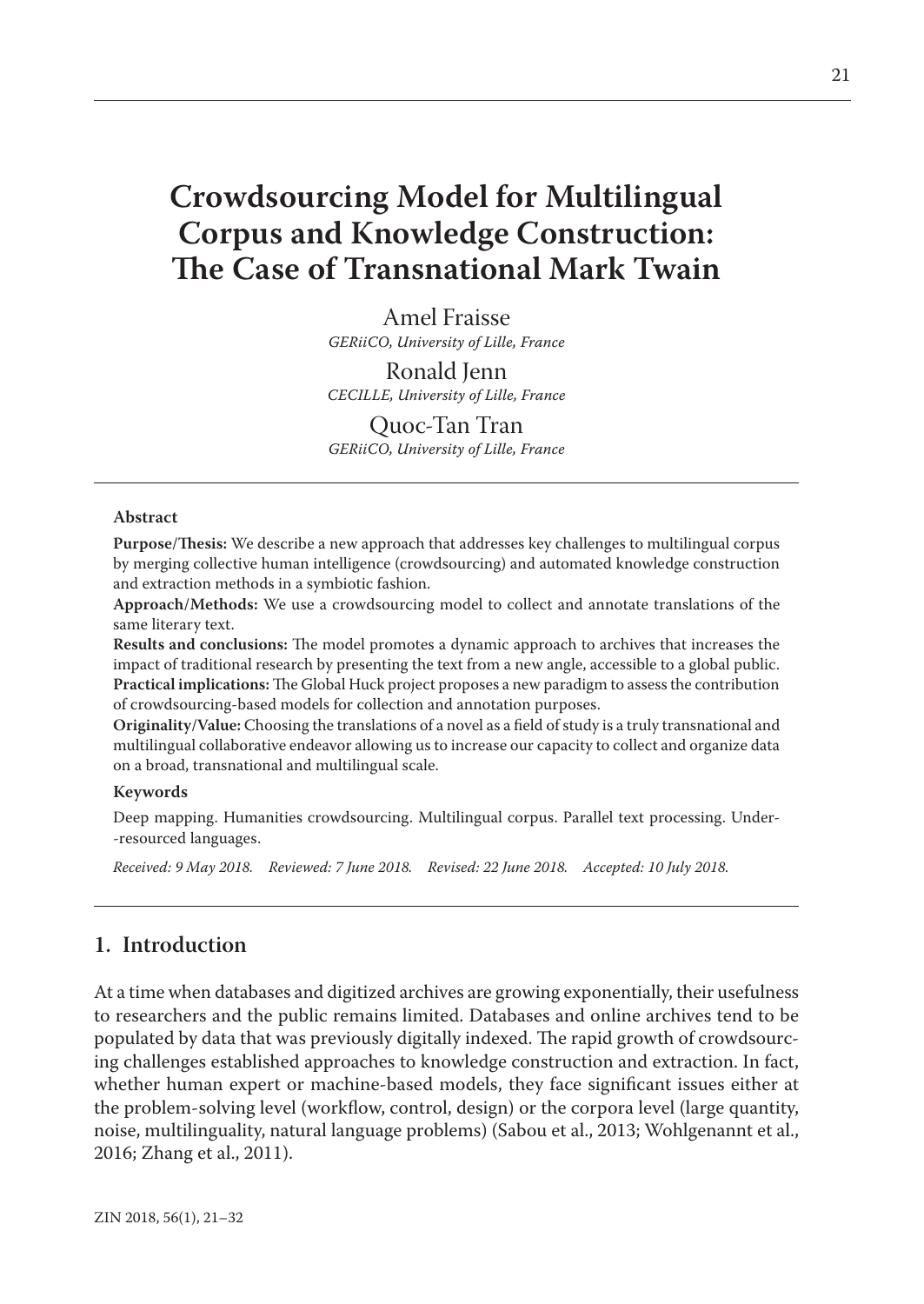In this paper we describe a new approach that addresses the shortcomings by merging collective human intelligence (crowdsourcing) and automated knowledge construction and extraction methods in a symbiotic way. Our approach takes place in the wake of the success of models based on mass participation known as crowdsourcing (Fraisse & Paroubek, 2015; Howe, 2008; Law et al., 2017; Sabou et al., 2012). The combined approach will allow us to take up the challenge presented by voluminous and multilingual corpora, thus contributing to a broadening and an enrichment of our current vision of knowledge-building and knowledge-extraction.

This crowdsourcing model is the core of our project Global Huck, whose aim is to create an innovative, enterprising and stimulating intervention in literary studies, translation studies, and digital humanities. Our mission is exploring domains and territories recently still uncharted and still awaiting collection, interpretation, indexing, mapping, and mining. The type of corpus we focus on is literary translation. There is no existing structure allowing one to survey and assess all the existing translations of the same text in a multitude of languages worldwide. Approaches based on human expertise alone and those based exclusively on machines can both be limited when it comes to working on corpora in a broad range of languages (Christodouloupoulos & Steedman, 2015). Our starting point is to collect and annotate all the existing translations (including in poorly-endowed languages) of a single novel – Mark Twain's *Adventures of Huckleberry Finn* – before visualizing those different versions on an online platform with an interactive map as a point of access. The ultimate goal of this platform is to bring together colleagues from a range of disciplines and create a transnational dialogue around translations of literary works.

## **2. Digital humanities and crowdsourcing**

#### *2.1. Crowdsourcing as a method of data collection*

As the combination of "crowd" and "outsourcing," "crowdsourcing" describes online projects that involve free or inexpensive labor provided by Internet users around the world. The term refers to the distribution of work when the crowd responds to a call in which contributions are sought to achieve a specific goal. In recent years, this approach has been used in various digital humanities domains such as digital pedagogy, digital curation, and digital scholarship, among others. Generically it could be applied to any discipline, from geography, archaeology, public history to disaster management (Porto de Albuquerque et al., 2016), as well as being associated with a wide variety of scenarios (Prpić et al., 2015). Its emergence has been possible thanks to the evolution of social media technologies and scholarly information infrastructure that have enabled communities, both scientific and public, to collaborate and exchange information.

Transcribe Bentham is a highly recognized and rewarding project both in substance and in form. Being one of the pioneer initiatives in crowdsourced transcription, this project is an invitation to reflect on new approaches to research. One can particularly observe the collaboration between the specialist and the non-specialist (a partial blending of "sacred-profane" cultures) towards common aims: foster innovation, advance knowledge and serve the public. In the field of digital classics, the Ancient Lives project proposes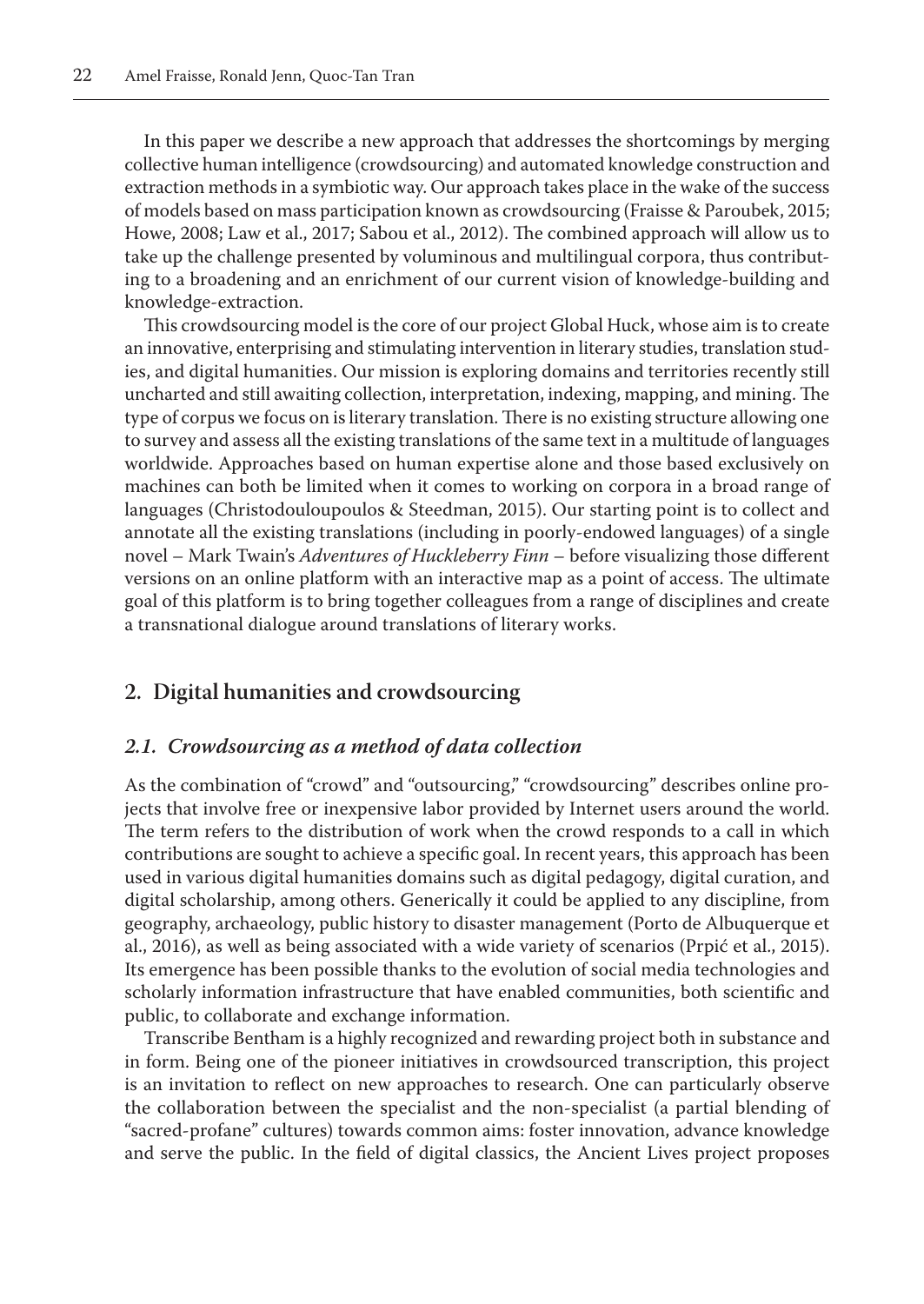the collaborative transcription of ancient Greek fragments from the Graeco-Roman era to identify and make them available to researchers. Being part of the Zooniverse network, Ancient Lives is a stimulating case of "citizen cyberscience" whose aims are to involve the volunteers in science and establish a distributed community of citizen scientists (Shuttleworth, 2016).

To date, it appears that digitization initiatives have embraced the crowdsourcing techniques to draw in the skills of communities or individuals to transcribe, correct and index a predetermined collection of materials. However, as this approach is based primarily on mechanized micro-tasks, "learning practices remain unchanged: correction and transcription, contextualization, classification, co-curation"; therefore, "neither the nature of tasks nor their division in a mechanized process, constitutes the element that changed humanities production of knowledge in the virtual world" (Favier, 2016, 14).

On the other hand, a new feature of crowdsourcing has emerged recently and could cause a changing paradigm: content creation. A prime example is the Great War Archive, funded under the UK's JISC Digitisation Programme. Launched in 2008, it invited the general public to contribute items in private ownership, including letters and diaries, recordings of interviews, and physical artifacts from the Great War period. Public responses were higher than expected and the project had to create a Flickr group to accommodate a great deal of material coming in from the public (Marchionni, 2009). Not only did "this increase users' interest and engagement in the digital resource in the UK, but also brought the initiative to a wider audience" (Coutts, 2016, 89). The content became part of the "Europeana 1914–1918" collection whose idea is to bring together memorabilia and stories across the Continent.

#### *2.2. Advocacy and criticism*

Digital humanities (DH) represent a set of values converged among the humanities and the network cultures. Even though at the core these two cultures share a common aim, i.e., to foster innovation, advance knowledge, and serve the public, there are some conflicts of values that generate ongoing debates (Gold, 2012). For the humanities, it is important to defend the knowledge of experts, academic career, and professionalization (Levine et al., 1989). Such a focus on specialization and professional authority will come into conflict with the collaborative, crowdsourcing approaches in the DH. As remarked by Ayers (2004), the academic culture and the IT culture often clash, because the nature of computing has a transparent, dynamic, unstable character, and all the works are carried out by anonymous teams, while the academic culture is defined by critical thinking, debate, balancing innovation and tradition, which is stable and centered on professional identity. As a bridge between these two communities, the DH promote the new set of values by pursuing "a public role for scholarship" (Gold, 2012, 20) through the creation of freely accessible digital archives or by supporting the discussion and the democratic sharing of ideas.

On the other side, there are some criticisms on collaborative and crowdsourcing approaches. Often raised is the question regarding the intellectual authority and quality of the content: how reliable is the evaluation by the crowd in relation to the expert assessment? Advocating "the wisdom of crowds", Surowiecki (2005) discusses how much better decisions a group can make. The author postulates that the average evaluations of a non-specialist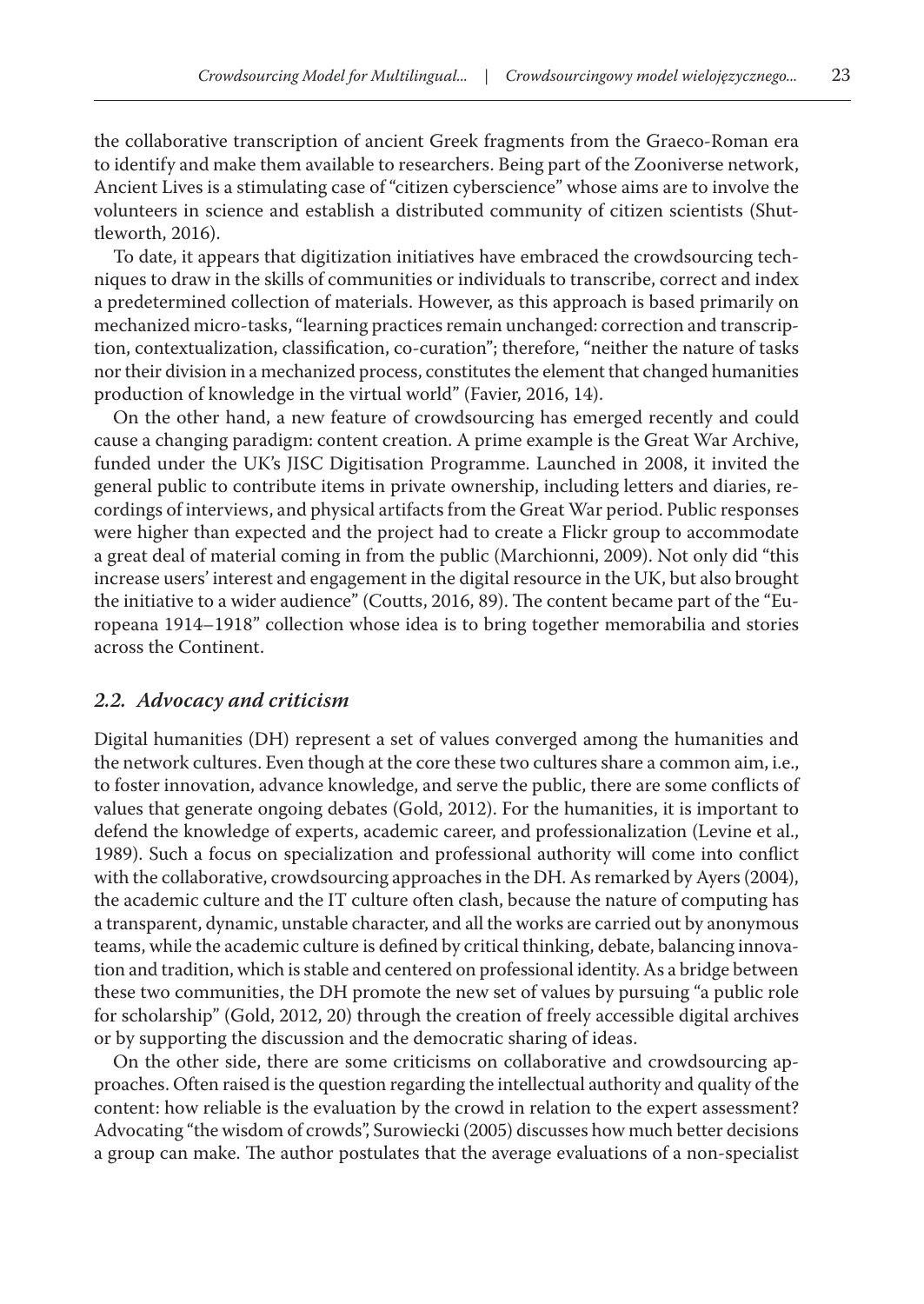group can be more precise than the evaluation of a handful of experts as individual biases might cancel each other out. However, DH practitioners are more likely to be skeptical. In the Bentham Project, whose primary purpose is to create a scholarly digital edition of Jeremy Bentham's complete works, transcription is an activity that requires a university background to understand the nuances or the relevance of the text. A validation process was then put in place by the project managers. The text is transmitted to the editing service after having been studied by a large number of users; thus, the comparison of the different transcriptions makes it possible to obtain a reliable result. Moreover, not all manuscripts of Bentham are present on the site; the manuscripts with a more difficult level of writing are transcribed directly by the researchers.

There are also ongoing debates around societal issues related to the crowd labor activities (Flinn, 2010). Over the past few years, crowdsourcing has been used to perform a wide variety of challenging tasks for computers, but solvable, such as image recognition, entity resolution, and sentiment analysis, as in the case of Amazon's Mechanical Turk. The principle of mechanized labor is that volunteers choose to realize small tasks called Human Intelligence Task (HIT). In return, they are paid a small amount of money. Some are concerning the ethical nature of cases where the practice of crowdsourcing can deprive other people of a paid job. Then there are questions about legal validity, the abuse of workers' rights, and further implications for the future of work and technology. Cardon and Casilli's remarks on "digital labor" help us see the broad picture:

[the idea of digital labor] goes through a denunciation of the growing precariousness of content producers, faced with the commodification of their contributions. What type of wage pressure is exercised in the most diverse sectors (journalism, cultural industries, transport, etc.) by the creation of a reserve army of 'ignorant workers', convinced that they are more like consumers, or even beneficiaries of free online services? (Cardon & Casilli, 2015, 16, our own translation).

## **3. Global Huck – A multilingual parallel corpus**

## *3.1. Transnational Mark Twain*

Global Huck is a collaborative and transnational digital project between the University of Lille and Stanford University, allowing digital archives and scientific literature worldwide to converse. In these two universities, there are already projects dealing with the issues of DH such as eBalzac (generic and hypertext study on the works of Balzac), Les Monuments aux Morts (exhaustive inventory of war memorials for France and Belgium) in Lille, Mapping the Republic of Letters (repository for metadata on early-modern scholarship), or Spatial History Project (creative spatial, textual and visual analysis) in Stanford. Global Huck is a continuation the already undertaken research and brings together the knowledge and expertise in DH, Translation Studies, and American Transnational Studies.

The "transnational turn" in American Studies has come to dominate the field since Shelley Fisher Fishkin developed the concept in 2004. Transnational work, however, is most often pursued by individual scholars writing in English. Our project intends to raise the bar, demonstrating the potential impact of a blend of crowdsourcing and collaboration across multiple languages and cultures (Fig. 1). Its goal is developing a methodology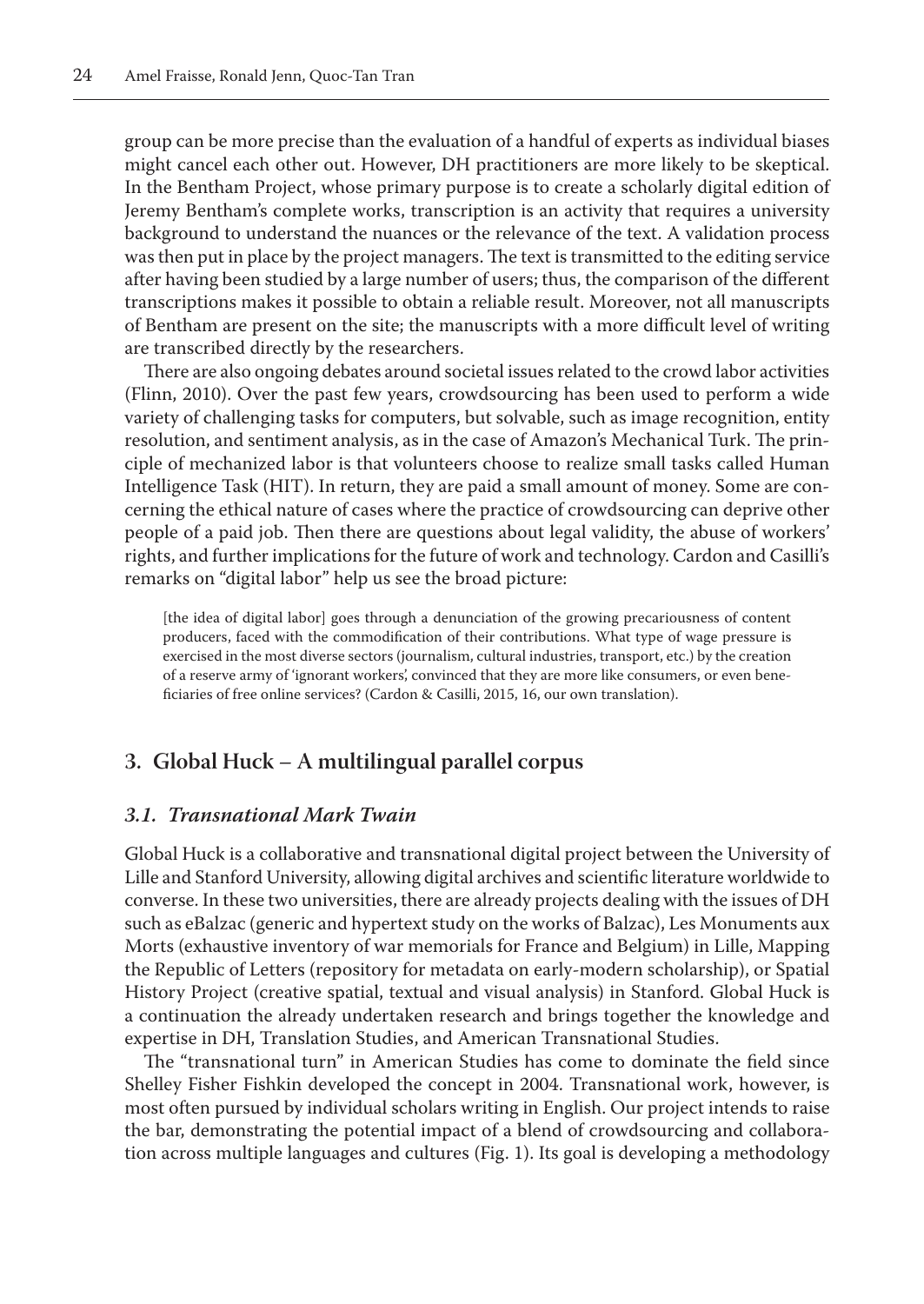for tracking the global circulation of any literary text. By utilizing crowdsourcing and the efforts of collaborating scholars who are committed to the project, Global Huck will collect and annotate translations of Mark Twain's *Adventures of Huckleberry Finn* and scholarship about those translations. Global Huck attempts to break new ground in two ways: (1) It aims to increase our capacity to collect and organize data in the humanities on a broad, transnational, and multilingual scale; and (2) it explores a new paradigm to assess the contribution of crowdsourcing-based models for collection and annotation purposes.



Fig. 1. High-level model for merging crowdsourcing and computational approaches

In fact, the writings of American author Samuel Langhorne Clemens, a.k.a Mark Twain (1835–1910) in English have already been very widely digitized, and large portions of his writings are now in the public domain, available via the Gutenberg project, Internet Archive and elsewhere. Because of the language barrier, the translations of his works remain largely unexplored except in occasional academic articles by Twain scholars. *Adventures of Huckleberry Finn* is the pilot text to be used in the project because of the many methodological advantages and intriguing challenges it presents. Published in 1885, the original text, as well as many of its translations, are now in the public domain what facilitates text manipulation and data mining. Previous scholarship has shown that for ideological as well as literary reasons *Adventures of Huckleberry Finn* has been widely translated around the world (Harrington & Jenn, 2017; Ishihara, 2005; Lai-Henderson, 2015; Rodney, 1982). Fishkin (2010; 2015) claims the ubiquity of Mark Twain's global presence and widespread acclaim. His novel *Adventures of Huckleberry Finn* deals with transnational and universal topics such as slavery, freedom, childhood, racism, and coming of age; this focus, combined with the astounding number of translations available, make it an ideal text to use for the prototype in an investigation of the global circulation of a literary text.

## *3.2. Compiling the multilingual corpus using crowdsourcing*

The collection of the corpus of different existing translations takes place in two steps. Our very first step is to collect the English source text of *Adventures of Huckleberry Finn* and its translations into some well-endowed languages (such as French, German, or Spanish).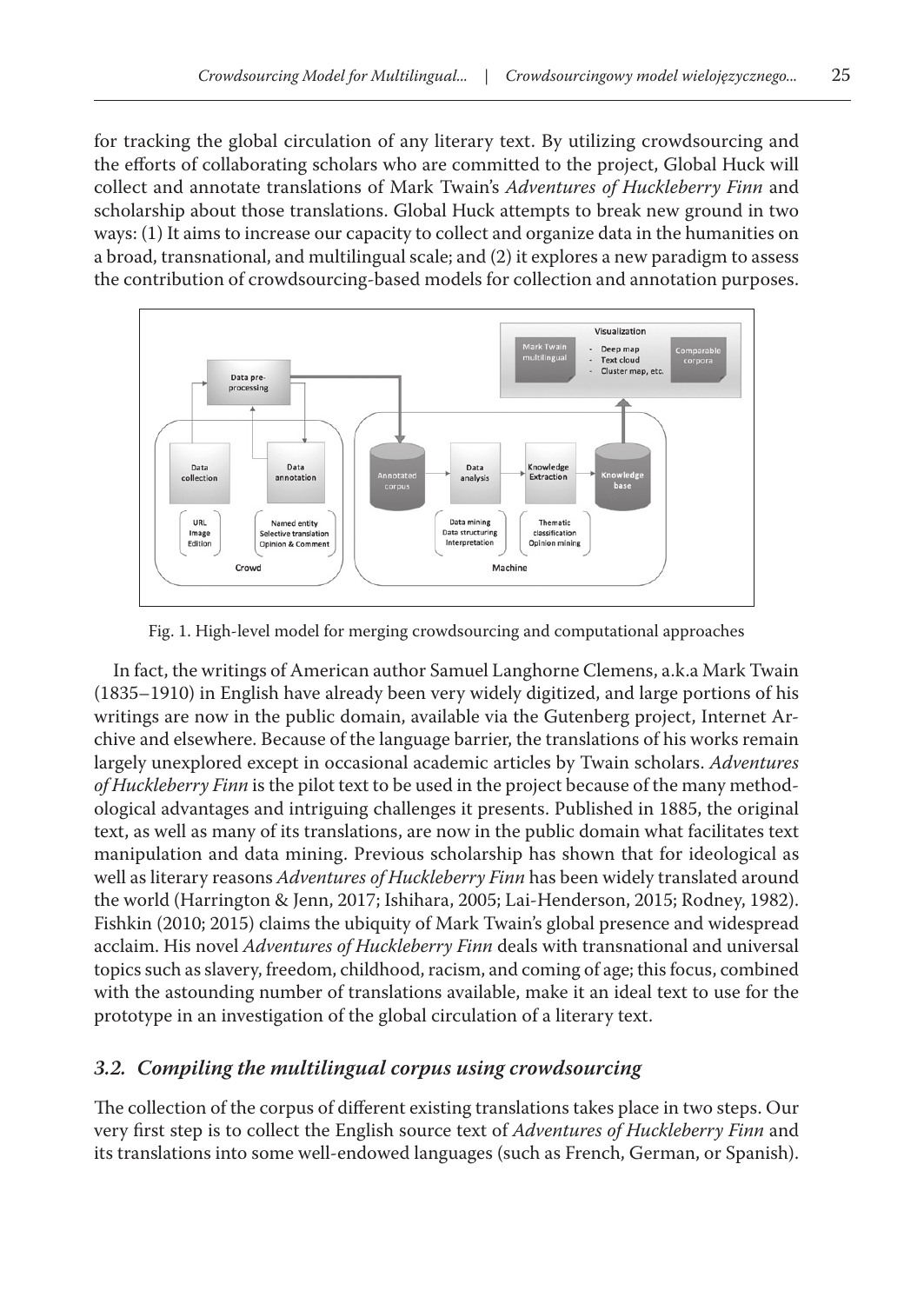Those texts make up the initial core of our study. They have been collected using the open databases offered by the respective national libraries or national archives. We also delve into other digital libraries of free content textual sources to collect the greatest number of translations (whether the whole text or selected passages) that are already in the public domain and in the languages in which scholars involved in the project have expertise. In the second step, we call on the crowd to enrich and build up the rest of the corpus with translations that could not be accessed otherwise. The idea is to call on contributors around the world, via crowdsourcing platforms, to collect and annotate translations of the novel that are available in their mother tongues. In this initial stage of data entry, paid contributors via CrowdFlower enter into tabular form data including languages of translations, translators, publishing houses, URLs for these translations, URLs for the covers, bibliographic records, articles related to the translations (Fig. 2).



Fig. 2. Questions for each task

The second stage, concerning the annotation and the collation of annotation data for the various translations collected, will involve mainly the expert scholars connected with the project using the CrowdCrafting platform. Precision is vital in both of these stages, and the combination of CrowdFlower to gather the initial materials and CrowdCrafting to expertly curate them will help avoid typos that would crop up in working with optical character recognition, or through other less structured means. Ultimately, a broad range of annotations will be gathered through these two crowdsourcing platforms. Some may deal with illustrations and cover images. Other annotations may provide information on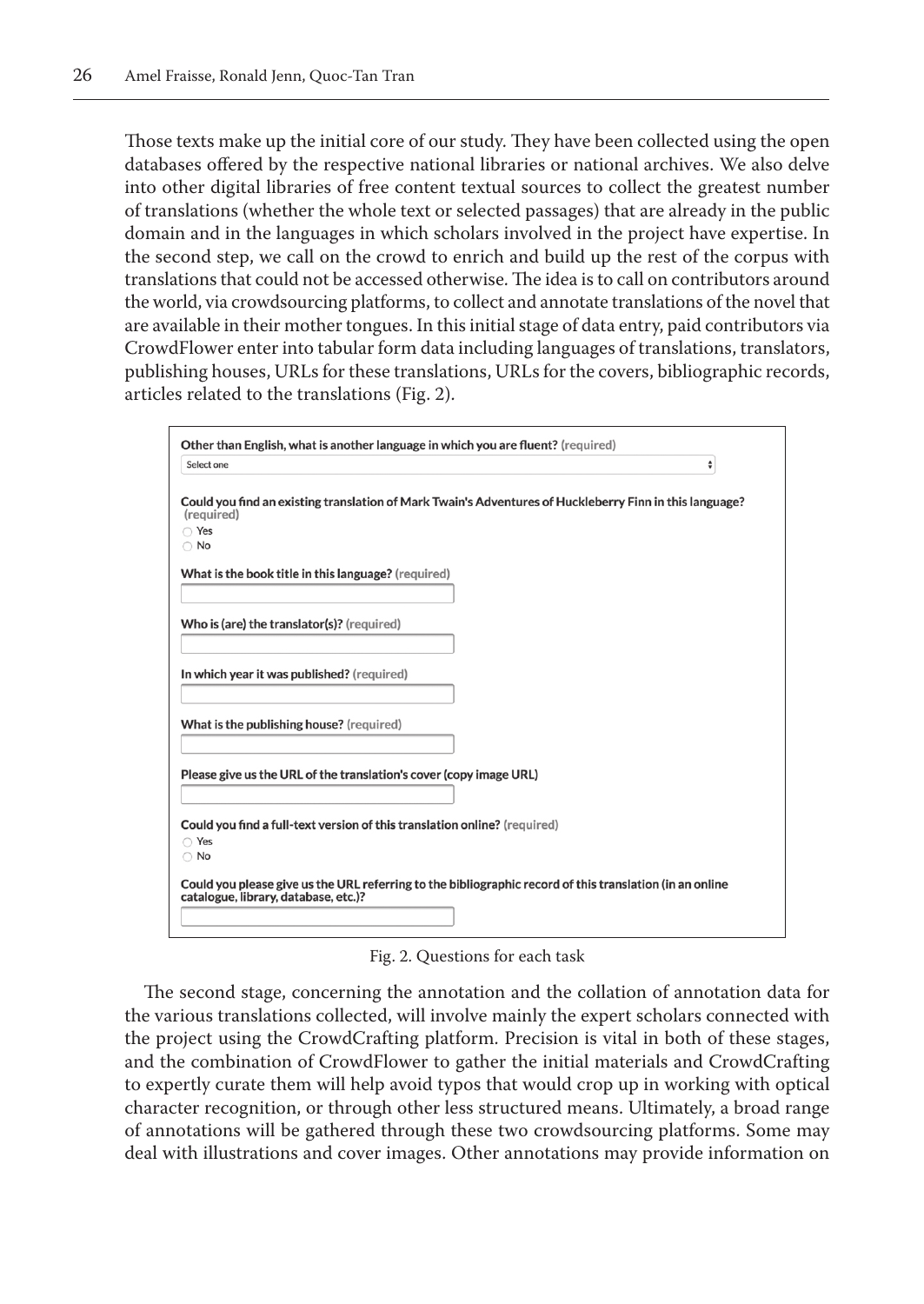the names and biographies of the translators involved, and the profile of the publishing houses (area of specialization, status, etc.). Annotations will also note distinctive elements of the translations of the three or four key passages of the novel that will be culled for every translation when possible.

Using the crowd will allow us to obtain and to identify translations in a broad range of languages. Utilizing experts around the world with an in-depth knowledge of literature in these languages will allow them to share their understanding of why translators made their choices, of the cultural work that these translations do in the countries in which they were produced, and of the particular translation challenges the book poses in specific languages. Dealing with a specific novel, this project has defined boundaries in space and time, yet the proposed approach is generic and could be applied and transferable to other types of documents. Many translations, which have not been digitized yet, will have to be collected, indexed and linked together.

#### *3.3. Visualizing the data: Concept of "Deep Mapping"*

Our vital aim is to improve data exploration and visualization. The user has a point of access to different translations of the chosen novel on an interactive map that allows for easy navigation between the different versions (see the interface mockup in Fig. 2). Indeed, the interface enables the user to visualize the existing translations by language and country. Particular passages could be compared across multiple translations. The user chooses a point on the world map to visualize the title of the novel in the selected language. S/he can then have access to the entire text in one click when it is in the public domain. The interface also allows the visualization of predefined translated passages as samples. In the specific case of *Adventures of Huckleberry Finn*, it will be "The Notice," the opening and closing paragraphs of the novel as well as other selected excerpts. For copyright reasons, in case when the version in question is not in the public domain yet, the aggregate length of these excerpts will not exceed the fair use limit. The same extract will be available in several languages in the form of parallel corpora. The cover and some illustrations of each translation will be made available, too.

It will also be possible to have access to critical literature about these translations in the respective languages (or in English when available) with a view to evaluate the influence or reputation of one particular translation. Annotations in English help make the choices that translators made in various languages more accessible to users since they will link to (and excerpt from) existing critical commentaries on these translations. Although the materials will be crowdsourced from a broad global public, experts in particular languages will curate the materials to appear on the website.

The ultimate dimension of the project is to put all these documents and archives in conversation by the establishment of a series of links between them. Those links can be semantic and iconographic, making up a fluid and user-friendly whole. Data visualization and access being a major challenge, Global Huck will set up an online platform that will provide a mapping of the different types of resources that will be produced assuming the form of an interactive map (Fig. 3) based on the Deep Maps model put forward by Shelley Fisher Fishkin (2011).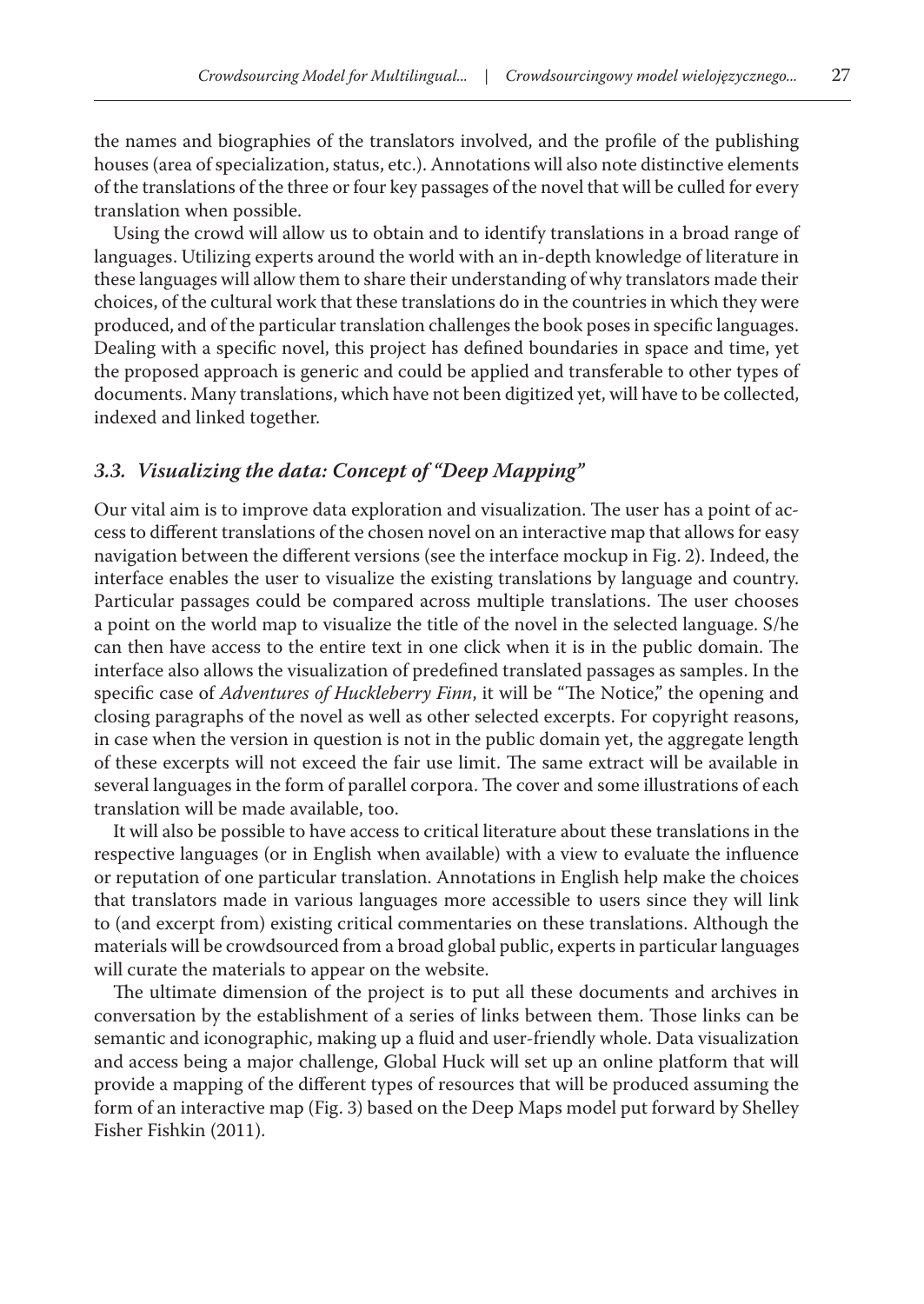

Fig. 3. Global Huck's interface (mock-up)

By Deep Map we mean the development of a platform whose design and approach will be oriented towards the user and whose interface is a map. It is designed to be both interactive and user-friendly:

- Interactive: the user can interactively explore and navigate the platform to access the different types of resources produced. By clicking on a geographical point on the map, the user has access to the translated version(s) of *Huckleberry Finn* found in that specific place/country as well as the metadata of those translations (translator, year, publishing house, comments, illustrations).
- User-friendly: The Global Huck project platform promotes a dynamic approach to archives that allows people to interact in different languages. It increases the impact of traditional research by presenting it in a context and from a new angle, accessible to a global public. The fluidity and interactivity of this intensely collaborative project aim to attract the attention of students and the general public by bringing research alive. It superimposes different approaches to a text in the manner of a palimpsest. Given the fact that many of these translations across different languages are already in invisible conversation with each other, Global Huck is expected to facilitate a new kind of research: for example, Spanish translations of the novel were sometimes made from French translations rather than the original English; Chinese and Korean translations were sometimes made from Japanese translations rather than the original English.

## **4. Conclusion**

In this article, we first discussed the context of crowdsourcing as a method of data collection and outlined how crowdsourcing is used to advance research in digital humanities. Then we described the experimental model for multilingual corpora by which we conduct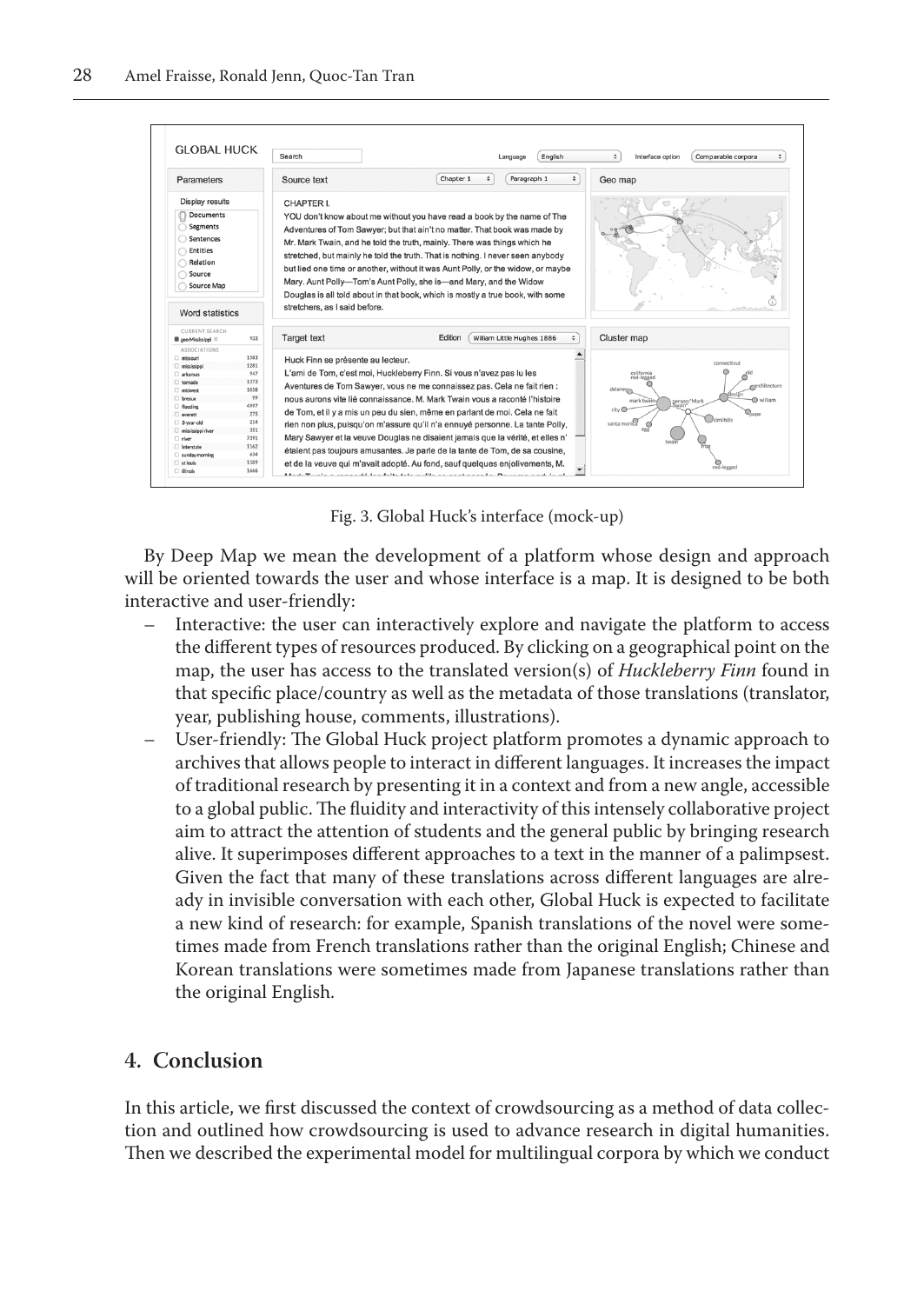the Global Huck project. The first aim is to improve the capacity for data collection and organization on a broad, transnational and multilingual scale that involves many languages and cultures including under-resourced languages. Indeed, for these languages crowdsourcing will considerably reduce the costs generated by the scarcity of linguistic and human resources. The second aim of the project is to set up a methodology for tracking the global circulation of any literary text. To facilitate access to the data produced and the visualization of knowledge, Global Huck aims to create and nurture an online generic platform using an interactive map (Deep Map) as an access point. The project is original in that it analyzes and processes data related to the many translations of the same novel. Choosing the translations of a novel as a field of study is a truly transnational and multilingual collaborative endeavor allowing us to increase our capacity to collect and organize data on a broad, transnational, and multilingual scale. A dynamic and large-scale annotated corpus will provide a new way to assess the contribution of crowdsourcing-based models for collection and annotation purposes.

#### **Acknowledgments**

This paper results from an ongoing research developed with the support of the European Center for the Humanities and Social Sciences in Lille (MESHS) as part of the Global Huck project.

#### **References**

- Ayers, E. L. (2004). The Academic Culture & The IT Culture: Their Effect on Teaching and Scholarship. *EDUCAUSE Review*, 39(6), 48–62.
- Cardon, D., Casilli, A. (2015). *Qu'est-ce que le digital labor?* Bry-sur-Marne: Ina éditions.
- Christodouloupoulos, C., Steedman, M. (2015). A Massively Parallel Corpus: The Bible in 100 Languages. *Language Resources and Evaluation*, 49(2), 375–395.
- Coutts, M. (2016). *Stepping Away from the Silos: Strategic Collaboration in Digitisation*. Cambridge, MA: Chandos Publishing.
- Fraisse, A., Paroubek, P. (2015). Vers des pratiques collaboratives pour les systèmes d'organisation de connaissances. In : E. Chevry-Pébayle (ed.). *Actes du 10ème colloque international du Chapitre français de l'ISKO – Systèmes d'organisation des connaissances et humanités numériques* (289–301). London: ISTE Editions, 289–301.
- Favier, L. (2016). Humanities Crowdsourcing. *Zagadnienia Informacji Naukowej. Studia informacyjne*, 54(2), 7–21.
- Fishkin, S. F. (2010). *The Mark Twain Anthology: Great Writers on His Life and Works*. New York: Library of America.
- Fishkin, S. F. (2011). "Deep Maps": A Brief for Digital Palimpsest Mapping Projects (DPMPs, or "Deep Maps"). *Journal of Transnational American Studies*, 3(2), 1–31.
- Fishkin, S. F. (2015). Transnational Mark Twain. In: S. Yuan & D. E. Pease (eds.), *American Studies as Transnational Practice: Turning toward the Transpacific* (109–137). Hanover, New Hampshire: Dartmouth College Press.
- Flinn, A. (2010). An Attack on Professionalism and Scholarship? Democratising Archives and the Production of Knowledge. *Ariadne* [online], 62, [29.06.2018], http://www.ariadne.ac.uk/issue62/flinn/
- Gold, M. K. (2012). *Debates in the Digital Humanities*. Minneapolis, MN: University of Minnesota Press.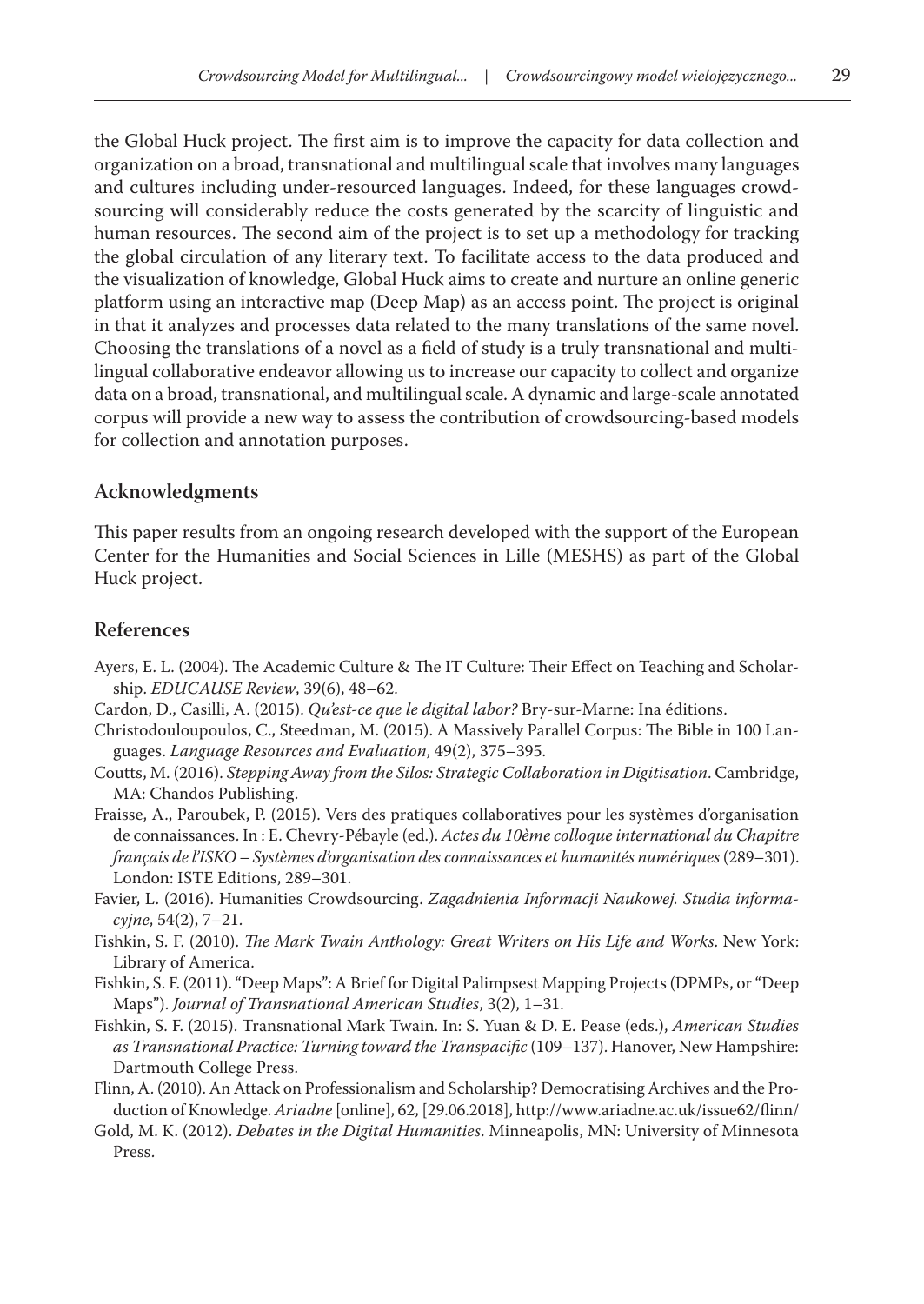- Harrington, P., Jenn, R. (2017). *Mark Twain & France: The Making of a New American Identity*. University of Missouri Press.
- Howe, J. (2008). *Crowdsourcing: How the Power of the Crowd is Driving the Future of Business*. London: Random House Business.
- Ishihara, T. (2005). *Mark Twain in Japan: The Cultural Reception of an American Icon*. Columbia: University of Missouri Press.
- Lai-Henderson, S. (2015). *Mark Twain in China*. Stanford: California Stanford University Press.
- Law, E., Gajos, K. Z., Wiggins, A., Gray, M. L., Williams, A. (2017). Crowdsourcing as a Tool for Research: Implications of Uncertainty. *Proceedings of the ACM Conference on Computer Supported Cooperative Work, CSCW '17*, 1544–1561.
- Levine, G. L., Brooks, P., Culler, J., Garber, M., Kaplan, E. A., Stimpson, C. R. (1989). *Speaking for the Humanities*[online]. American Council of Learned Societies, Occasional Paper No. 7, [29.06.2018], http://archives.acls.org/op/7\_Speaking\_for\_Humanities.htm
- Marchionni, P. (2009). Why Are Users So Useful? User Engagement and the Experience of the JISC Digitisation Programme. *Ariadne* [online], 61, [29.06.2018], http://www.ariadne.ac.uk/issue61/ marchionni
- Porto de Albuquerque, J., Herfort, B., Eckle, M. (2016). The Tasks of the Crowd: A Typology of Tasks in Geographic Information Crowdsourcing and a Case Study in Humanitarian Mapping. *Remote Sensing* [online], 8(10), 859, [29.06.2018], http://www.mdpi.com/2072–4292/8/10/859
- Prpić, J., Shukla, P. P., Kietzmann, J. H., McCarthy, I. P. (2015). How to Work a Crowd: Developing Crowd Capital through Crowdsourcing. *Business Horizons*, 58(1), 77–85.
- Rodney, R. M. (1982). *Mark Twain International: A Bibliography and Interpretation of His Worldwide Popularity*. Westport, Conn.: Greenwood Press.
- Sabou, M., Bontcheva, K., Scharl, A. (2012). Crowdsourcing Research Opportunities: Lessons from Natural Language Processing. In: *Proceedings of the 12th International Conference on Knowledge Management and Knowledge Technologies, i-KNOW 2012 (October 19,2012)*. ACM International Conference Proceeding Series.
- Sabou, M., Scharl, A., Michael, F. (2013). Crowdsourced Knowledge Acquisition: Towards Hybrid- -Genre Workflows. *International Journal on Semantic Web and Information Systems*, 9(3), 14–41.
- Shuttleworth, S. A. (2016). Old Weather: Citizen Scientists in the 19th and 21st Centuries. *Science Museum Group Journal* [online], 3(3), [29.06.2018], http://journal.sciencemuseum.ac.uk/browse/ issue-03/old-weather/
- Surowiecki, J. (2005). *The Wisdom of Crowds*. New York: Anchor Books.
- Wohlgenannt, G., Sabou, M., Hanika, F. (2016). Crowd-Based Ontology Engineering with the Ucomp Protege Plugin. *Semantic Web*, 7(4), 379–398.
- Zhang, H., Horvitz, E., Miller, R. C. R., Parkes, D. D. C. (2011). Crowdsourcing General Computation. In: *Proceedings of the 2011 ACM Conference on Human Factors in Computing Systems: May 7–12, 2011, Vancouver, British Columbia*. New York, NY: Association for Computing Machinery.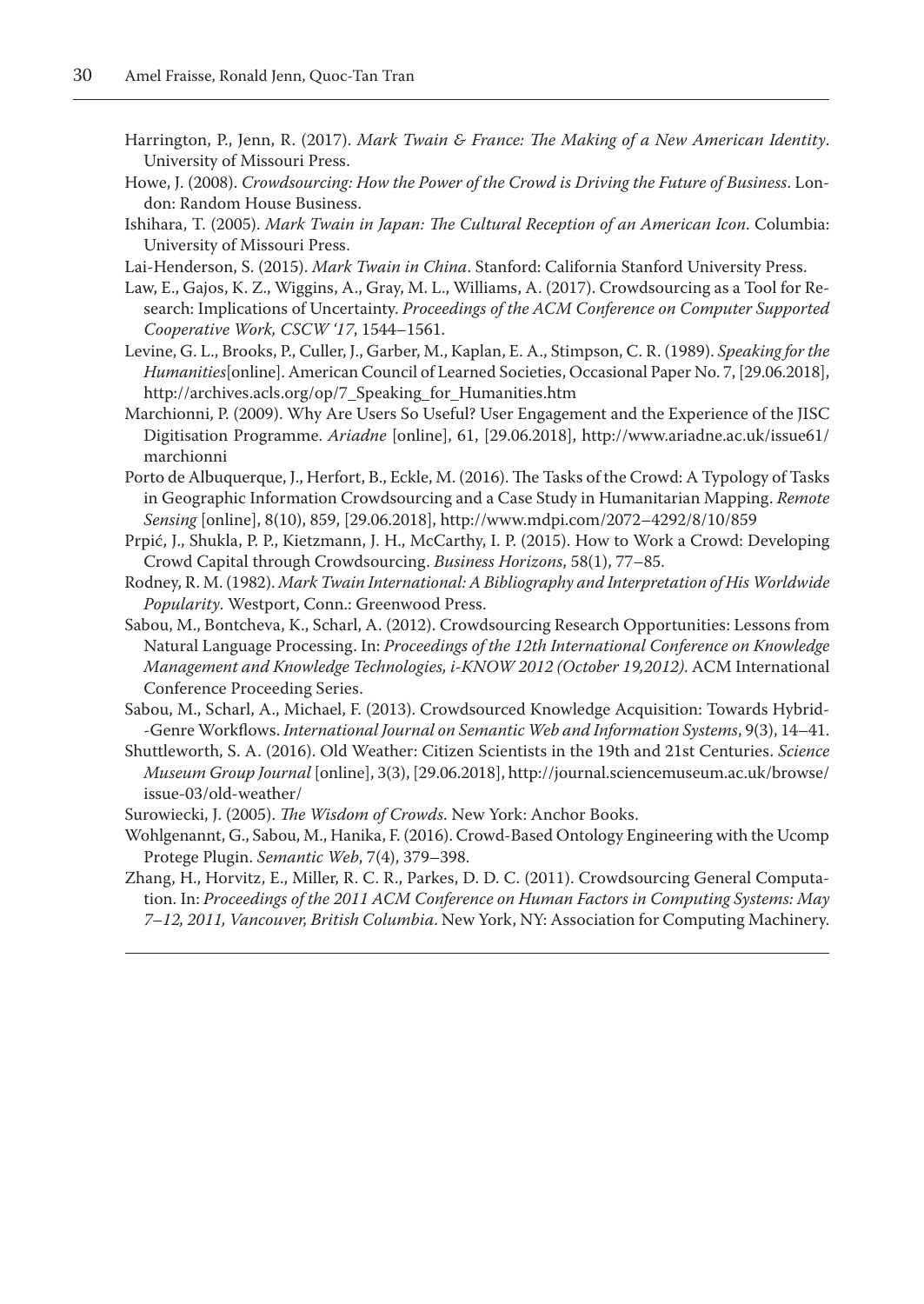## **Crowdsourcingowy model wielojęzycznego korpusu tekstów literackich i bazy wiedzy: studium przypadku transnarodowej twórczości Marka Twaina – projekt The Global Huck**

#### **Abstrakt**

**Cel/Teza:** Przedstawiono nowe podejście do tworzenia wielojęzycznych korpusów tekstów literackich, które w sposób symbiotyczny łączy zbiorową inteligencję ludzką (crowdsourcing) i zautomatyzowane metody tworzenia baz wiedzy i ekstrakcji informacji oraz kluczowe problemy wynikające z takiego ujęcia.

**Koncepcja/Metody badań:** Zastosowano model crowdsourcingu do zbierania i komentowania różnych przekładów tego samego tekstu literackiego i adnotacji w nich występujących.

**Wyniki i wnioski:** Przedstawiony model reprezentuje dynamiczne podejście do archiwów cyfrowych i pozwala na udoskonalenie tradycyjnych badań (literaturoznawczych) poprzez możliwość prezentacji tekstu literackiego z nowej perspektywy – jako dzieła dostępnego globalnie.

**Zastosowanie praktyczne:** Model systemu dla projektu The Global Huck oferuje nowy paradygmat badań nad cyfrową kolekcją tekstów literackich wraz z ich adnotacjami w ujęciu crowdsourcingowym. **Oryginalność/Wartość poznawcza:** Badania nad przekładami dzieł literackich mają charakter transnarodowych i kolektywnych procesów badawczych, które pozwalają poszerzyć nasze możliwości pozyskiwania i organizacji tego typu informacji na skalę globalną.

#### **Słowa kluczowe**

Crowdsourcing w humanistyce. Deep mapping. Języki o ograniczonych zasobach. Korpusy wielojęzyczne. Przetwarzanie równoległe tekstów.

*AMEL FRAISSE, PhD, is Associate Professor at the University of Lille working on Digital Humanities and Natural Language Processing. Her research interests include information extraction and knowledge representation. Her research addresses both methods and applications of text analysis, ranging from collection and exploration of representation models and their cross-language adaptability to the integration of representation frameworks to extract and visualize new knowledge from text.*

*Contact to the Author: amel.fraisse@univ-lille3.fr GERiiCO Domaine Universitaire du Pont de Bois 59650 Villeneuve-d'Ascq, France*

*RONALD JENN is Full Professor of Translation and Translation Studies at the University of Lille. He is also a Mark Twain specialist with a focus on the translation and reception of the author in French and in France.*

*Contact to the Author: ronald.jenn@univ-lille3.fr CECILLE Domaine Universitaire du Pont de Bois 59650 Villeneuve-d'Ascq, France*